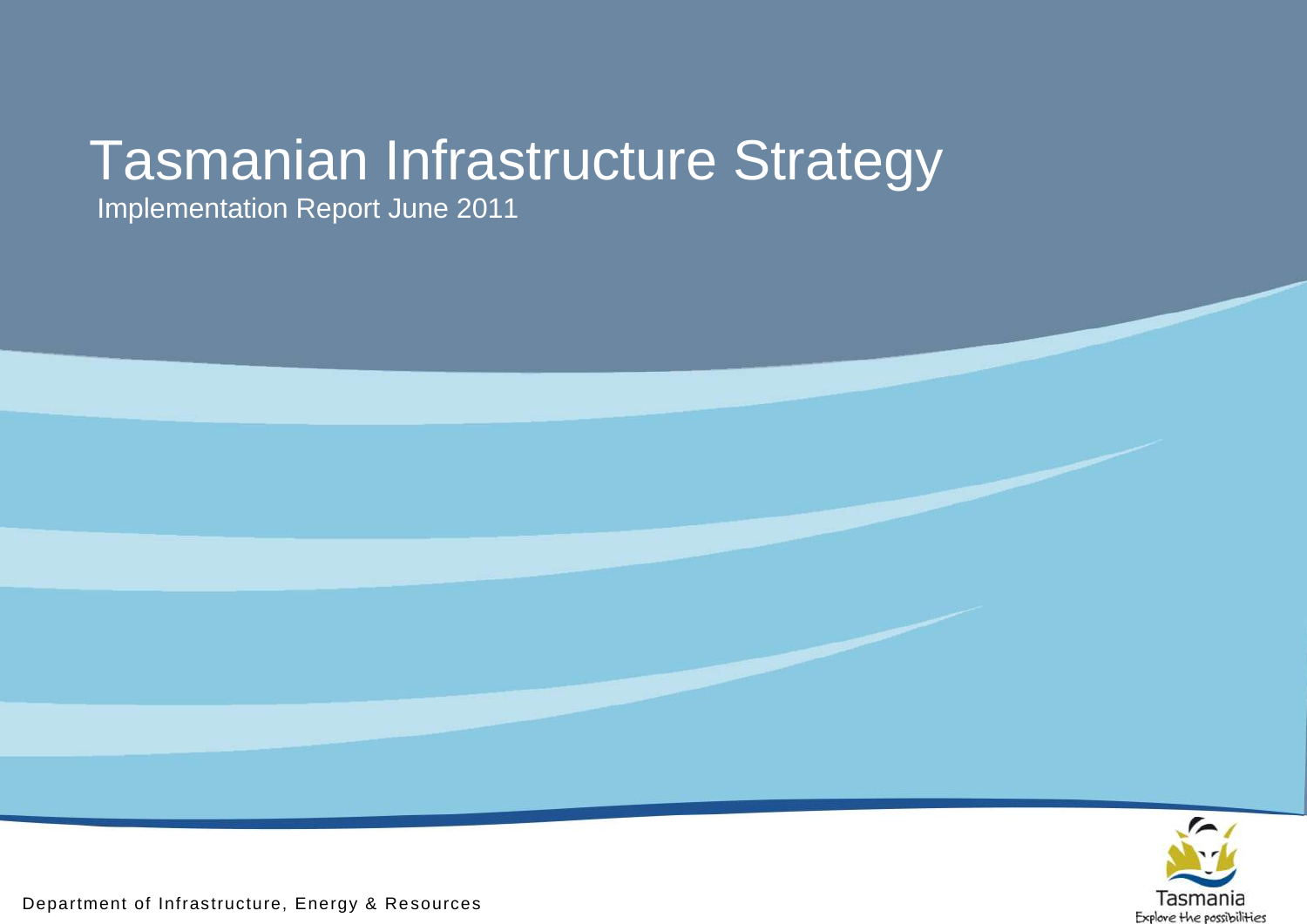## **TRANSPORT WATER ENERGY DIGITAL PLANNING**

### **Faking**

visory back to isory

vice<sup>.</sup> e (Online

naging storage l sites

g & other ability of

coordinate ment

| <b>TRANSPORT</b>                                                                                                                                                                                                                                                                                                                                                                                                                                                                                                                                                                                                                                                                                                                                                                                                                                                                         | <b>WATER</b>                                                                                                                                                                                                                                                                                             | <b>ENERGY</b>                                                                                                                                                                                                                                                                                                                                                                                                                                                                                                                                                                                                                                                                                                                                                                                                                                                                                                                               | <b>DIGITAL</b>                                                                                                                                                                                                                                                                                                                                                                                                                                                                                                                                                                                                                                                                                                                                                                                                                                           |
|------------------------------------------------------------------------------------------------------------------------------------------------------------------------------------------------------------------------------------------------------------------------------------------------------------------------------------------------------------------------------------------------------------------------------------------------------------------------------------------------------------------------------------------------------------------------------------------------------------------------------------------------------------------------------------------------------------------------------------------------------------------------------------------------------------------------------------------------------------------------------------------|----------------------------------------------------------------------------------------------------------------------------------------------------------------------------------------------------------------------------------------------------------------------------------------------------------|---------------------------------------------------------------------------------------------------------------------------------------------------------------------------------------------------------------------------------------------------------------------------------------------------------------------------------------------------------------------------------------------------------------------------------------------------------------------------------------------------------------------------------------------------------------------------------------------------------------------------------------------------------------------------------------------------------------------------------------------------------------------------------------------------------------------------------------------------------------------------------------------------------------------------------------------|----------------------------------------------------------------------------------------------------------------------------------------------------------------------------------------------------------------------------------------------------------------------------------------------------------------------------------------------------------------------------------------------------------------------------------------------------------------------------------------------------------------------------------------------------------------------------------------------------------------------------------------------------------------------------------------------------------------------------------------------------------------------------------------------------------------------------------------------------------|
| <b>Viable &amp; Sustainable Infrastructure</b><br>Midland Highway Partnership Agreement<br>Undertake a Brooker Highway Transport<br>Plan<br><b>Contribute to National Ports Strategy</b><br>$\bullet$<br>Pricing review (Tasports)<br>$\bullet$<br><b>Efficient Infrastructure Delivery</b><br>Develop 10 year rail strategy<br>$\bullet$<br>Divest Devonport Airport - N/A Tasports<br>$\bullet$<br>retaining Airport<br><b>CAPITAL PROJECTS</b><br>• Construction of the Brighton Transport<br>Hub<br>Midland Highway safety package (2+1<br>$\bullet$<br>wire rope) - partnership agreement<br>developed with Australian Government<br>Kettering precinct master plan<br>$\bullet$<br>Assess Richmond Heavy Vehicle link road<br>$\bullet$<br>Lakes Secondary Road - assess sealing<br>$\bullet$<br>sections<br>Rail Maintenance \$4m - funds used for<br>purchase of railway from PN | <b>CAPITAL PROJECTS</b><br>Whitemore irrigation scheme<br><b>Queenstown Water Treatment Plant</b><br>$\bullet$<br>Longford to Cressy Water Main<br>$\bullet$<br>Distillery Creek Water Treatment Plan<br>٠<br>Upgrade<br>Bicheno Water Storage Dam<br>$\bullet$<br>Swansea Drinking Water Supply Upgrade | <b>Effective Governance &amp; Decision Making</b><br>Tasmania has introduced a market based<br>framework for energy planning while<br>identifying and removing barriers to<br>efficient investment<br>Viable & Sustainable Infrastructure<br>• The Tasmanian Natural Gas Project has<br>established an integrated natural gas<br>transmission, distribution and retail<br>industry that connects Tasmanian to the<br>Australian natural gas network. The<br>Tasmanian Natural Gas Project ultimately<br>saw gas become available to 42,000<br>homes and businesses and was facilitated<br>by a State Government funding<br>contribution of \$42million<br>Undertake wedges analysis for carbon<br>abatement<br>Establish LNG site at Westbury<br>Leveraging our Natural Advantage<br>• Tasmanian Renewable Energy Industry<br>Development Board established to<br>investigate options for taking advantage<br>of renewable energy resources | <b>Co-ordinated Infrastructure Planning</b><br>• Consultation with local councils on<br>streamlining planning processes for<br><b>National Broadband Network</b><br><b>Effective Governance &amp; Decision Mak</b><br>• Establish diverse stakeholder adviso<br>group to provide ideas and feedbacl<br>government (Digital Futures Advisor<br>Council)<br><b>Viable &amp; Sustainable Infrastructure</b><br>• Develop and implement new Service<br>Tasmania Online public interface (O<br>shop)<br>· Implement a state-wide digital imag<br>management system to support stor<br>and retrieval of all medical images<br>electronically and available at all site<br>across the State<br>• Use telehealth videoconferencing &<br>technology to increase the availabili<br>health services in regional and rural<br>communities<br><b>CAPITAL PROJECTS</b> |
|                                                                                                                                                                                                                                                                                                                                                                                                                                                                                                                                                                                                                                                                                                                                                                                                                                                                                          |                                                                                                                                                                                                                                                                                                          | <b>CAPITAL PROJECTS</b><br>• Transend Waddamana - Lindisfarne<br>220KV transmission line<br>• Burnie substation network transformer<br>replacement<br>Emu bay substation redevelopment<br>Knights Road - Electrona transmission<br>line replacement                                                                                                                                                                                                                                                                                                                                                                                                                                                                                                                                                                                                                                                                                         | • Modernise governance of ICT to coo<br>digital transformation of governmer<br>(Governance established/complete)                                                                                                                                                                                                                                                                                                                                                                                                                                                                                                                                                                                                                                                                                                                                         |

- MOUs with three regional groups to complete regional land use (settlement) strategies
- Establish advisory committees to inform development of regional land use strategies

COMPLETED **COMPLETED**

### **Effective Governance & Decision Making**

### **PLEASE NOTE:**

- \* Reporting on all initiatives with a 0-3 year implementation timeline
- \* Does not include initiatives completed prior to release of Tasmanian Infrastructure Strategy (February 2010)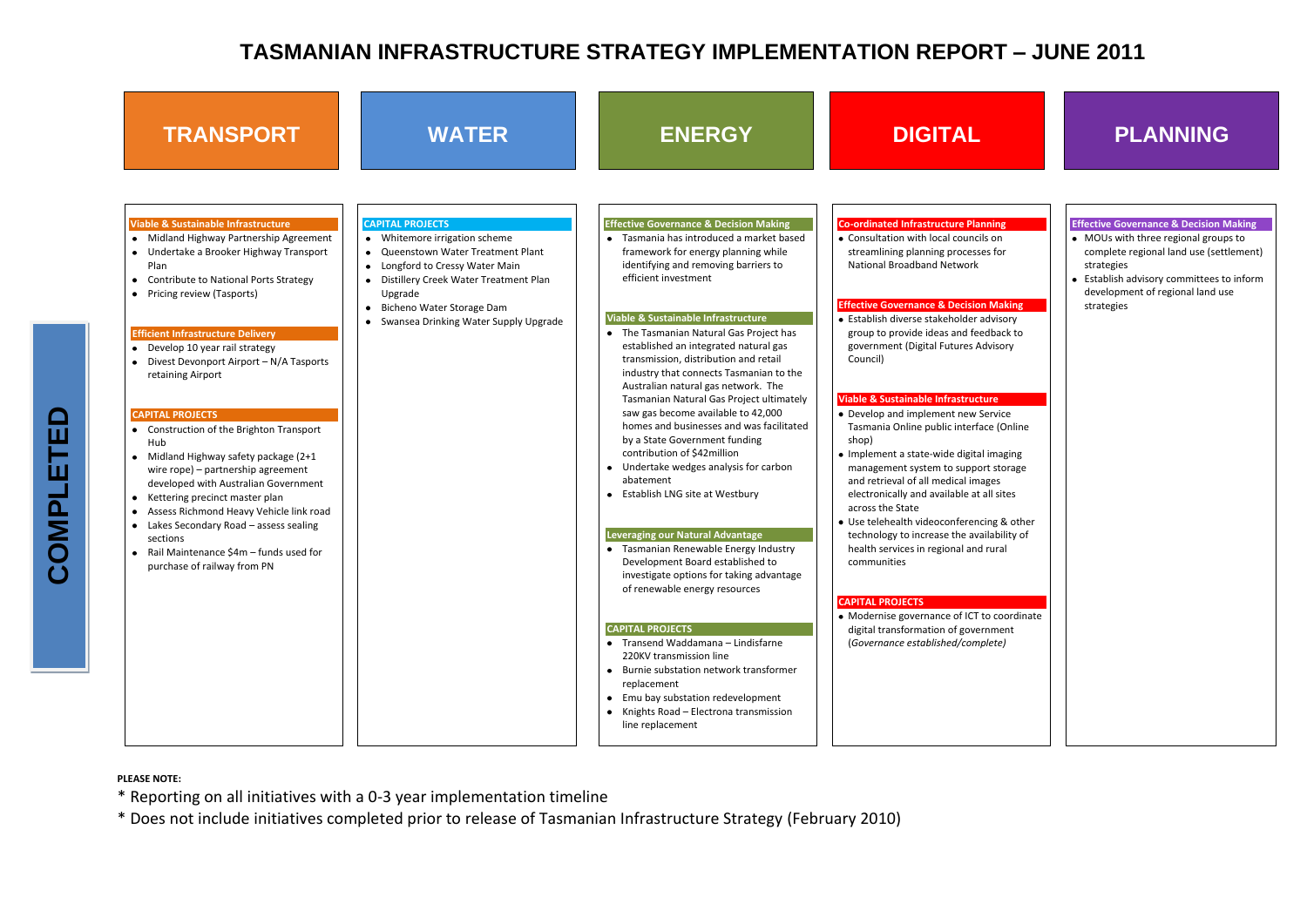### **TRANSPORT WATER ENERGY DIGITAL PLANNING Co-ordinated Infrastructure Planning**  Determine & implement optimal delivery model with Local and Australian Government for Tasmanian road network National reforms for improved network planning & investment coordination Review Northern Integrated Transport Plan Review Cradle Coast Integrated Transport Plan Undertake local area infrastructure planning in high growth areas & key industrial hubs Develop transport plans for major metropolitan areas Ongoing implementation of the Auslink Corridor Strategy Develop the Greater Launceston Metropolitan Passenger Transport Plan **Effective Governance & Decision Making** Participate in national reforms to planning, governance and decision-making for infrastructure Expert advice to government on infrastructure priorities Embed WOG policies for climate change, social inclusion, economic development, budgetary, Tasmania Together in decision making process Enhance & centralise access to data and information Review Road and Jetties Act Development of models to support improved infrastructure forecasting & demand analysis Improved access to key outputs & information from the Freight Demander Survey & Greater Hobart Household Travel Survey to inform decision-making, including at the local level • Initiation of future household travel surveys in Tasmania's major urban areas Assess funding models to get long term road maintenance on a sustainable basis **Effective Governance & Decision Making**  Develop a price and service standard framework to identify communities that are entitled to various levels of service Continue development of statutory Water Management Plans to include all catchments of high water demand **Viable & Sustainable Infrastructure**  Address boiled water alerts for Tasmanian communities Farm Water Development Plans provide analysis of on-farm irrigation water needs and ensure broader environmental sustainability of irrigation development Identify and prioritise water and sewerage network extension including those projects required to address service and compliance Urban Water Pricing Principles (COAG), once finalised and endorsed will assist in ensuring the cost recovery and reinvestment in infrastructure The regional urban water and sewerage corporations to submit price and service plans to the regulator for the first price determination. The plans will outline infrastructure requirements and planning Metering of all significant rural water use to enable auditing of water taken against water access entitlements **Efficient Infrastructure Delivery**  Regional corporations will help to consolidate urban networks and service delivery Continue to develop community managed irrigation schemes that optimise the delivery of water to farming enterprises Introduction of effective asset management strategies by corporations – monitored and enforced by the Economic Regulator Increasing capacity of water users to manage irrigation schemes **Co-ordinated Infrastructure Planning**  Local electricity transmission planning activities will be integrated with the Annual National Transmission Planning Statement produced by the National Transmission Planner Work with planning and environmental authorities to ensure there is a streamlined and clearly defined process for the development of renewable energy projects **Viable & Sustainable Infrastructure Investigate options to facilitate embedded** renewable energy generation **Efficient Infrastructure Delivery**  Tasmania is transitioning to a national regulatory framework for transmission and distribution network planning which includes the application of rigorous regulatory tests for distribution and transmission investment and is administered by the Australian Energy Regulator Improve the feed-in price for embedded energy on King and Flinders Islands **Leveraging our Natural Advantage** • Investigate development of a second electricity interconnector between Tasmania and the mainland to capitalise on the commercial value of Tasmania's renewable energy assets and make a significant contribution in the national effort to meet a carbon constrained future **CAPITAL PROJECTS** Aurora \$60m Eastern Shore upgrade Ongoing investment & improvement to system capacity, reliability & security for Hobart CBD, the RHH, Nth Hobart, the Wharf area & Salamanca **Co-ordinated Infrastructure Planning**  Establish industry and community partnerships for new digital infrastructure (Connect Any Student Any School) **Effective Governance & Decision Making**  Apply standards and outputs from the National Schools interoperability framework Through ICT Policy Board, develop and implement a strategy, including investment priorities, for the use of digital technologies across the government **Viable & Sustainable Infrastructure**  Establish Flexible Learning School to deliver distance education and e-learning Statewide using web 2 technologies delivered over broadband Implement Service Tasmania client update service for advising Government of change of address Implement patient and client management systems across mental health and primary health services Develop National Broadband Network participation plans for the health and education sectors Make Service Tasmania Online accessible from mobile services Trial smart grid technology in selected towns Establish systems to improve hazard and emergency management through access to combined spatial data Further increase in educational offerings in remote and regional Tasmania through the use of new technologies and ubiquitous broadband **Leveraging our Natural Advantage** Attract first national digital service delivery trial to Tasmania

- Introduce enforcement provisions for planning schemes
- **•** Review State Policy framework
- Review Projects of State Significance framework
- Introduce State of Region reporting focus on development, infrastructure, natural resources
- Enhance data collations identify key indicators

### **Co-ordinated Infrastructure Planning**

- Complete regional land use strategies
- Translate regional land use strategies into updated planning schemes

### **Effective Governance & Decision Making**

### **Viable & Sustainable Infrastructure**

Assist with development of strategic asset management system – sustainable funding

**ON TRACK**

 $\overline{\mathsf{S}}$ 

TRACK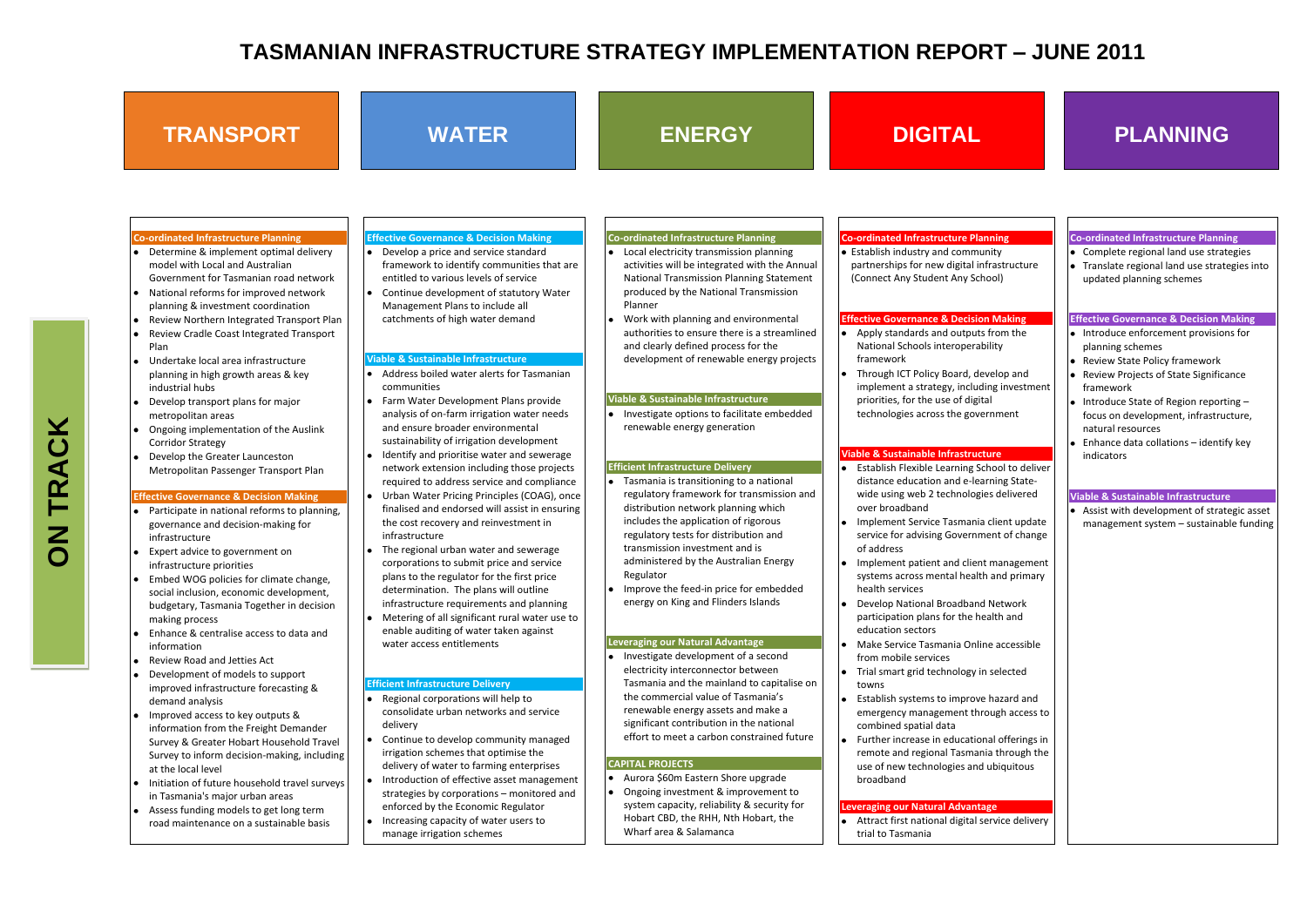| <b>TRANSPORT</b>                                                                                                                                                                                                                                                                                                                                                                                                                                                                                                                                                                                                                                                                                                                                                                                                                                                                                                                                                                                                                                                                                                                                                                                                                                                                                                                                                                                                                                                                                                                                                                                                                       | <b>WATER</b>                                                                                                                                                                                                                                                                                                                                                                                                                                                                                                                                                                                                                                                                                                                                                                                                                                                                                                                                                                                                                                                                                                                                                                                                                                                                                                                                                                                                                                                                                                                                                                                                                                                                                                                                                                                                                                                                              | <b>ENERGY</b>                                                                                                                                                                                                                                                                                                                                                                                                                                                                                                                                                                                                                                                                                                                          | <b>DIGITAL</b>                                                                                                                                                                                                                                                                                                                 |
|----------------------------------------------------------------------------------------------------------------------------------------------------------------------------------------------------------------------------------------------------------------------------------------------------------------------------------------------------------------------------------------------------------------------------------------------------------------------------------------------------------------------------------------------------------------------------------------------------------------------------------------------------------------------------------------------------------------------------------------------------------------------------------------------------------------------------------------------------------------------------------------------------------------------------------------------------------------------------------------------------------------------------------------------------------------------------------------------------------------------------------------------------------------------------------------------------------------------------------------------------------------------------------------------------------------------------------------------------------------------------------------------------------------------------------------------------------------------------------------------------------------------------------------------------------------------------------------------------------------------------------------|-------------------------------------------------------------------------------------------------------------------------------------------------------------------------------------------------------------------------------------------------------------------------------------------------------------------------------------------------------------------------------------------------------------------------------------------------------------------------------------------------------------------------------------------------------------------------------------------------------------------------------------------------------------------------------------------------------------------------------------------------------------------------------------------------------------------------------------------------------------------------------------------------------------------------------------------------------------------------------------------------------------------------------------------------------------------------------------------------------------------------------------------------------------------------------------------------------------------------------------------------------------------------------------------------------------------------------------------------------------------------------------------------------------------------------------------------------------------------------------------------------------------------------------------------------------------------------------------------------------------------------------------------------------------------------------------------------------------------------------------------------------------------------------------------------------------------------------------------------------------------------------------|----------------------------------------------------------------------------------------------------------------------------------------------------------------------------------------------------------------------------------------------------------------------------------------------------------------------------------------------------------------------------------------------------------------------------------------------------------------------------------------------------------------------------------------------------------------------------------------------------------------------------------------------------------------------------------------------------------------------------------------|--------------------------------------------------------------------------------------------------------------------------------------------------------------------------------------------------------------------------------------------------------------------------------------------------------------------------------|
| Identify clear infrastructure responsibilities<br>within Government<br><b>Viable &amp; Sustainable Infrastructure</b><br>Assess Domain interchange to Risdon Rd<br>upgrade<br>Ongoing development of State road access<br>program including: Intelligent Access<br>Program; Performance Based Standards;<br>Safer & more efficient heavy vehicles -<br>quad axle<br><b>Review State Ports Strategy</b><br>National regulation for maritime safety<br>Develop Urban Travel Demand Model<br>Assess potential for alternative fuel source<br>for buses<br>Tourism Infrastructure Investment Strategy<br>Develop & implement Intelligent Transport<br>System Statewide Plan for transport system<br><b>Review Transport Policy</b><br>Develop GPS Statewide Plan<br>Develop Tasmanian Freight Strategy<br>Develop Regional Freight Strategies<br>Develop climate change strategy for<br>transport<br>National regulation for heavy vehicles<br>Assess point to point speed enforcement<br>on highways<br>Review Road Safety Strategy and annual<br>Road Safety actions plans<br>National regulation for rail safety<br>Implementation of the Tasmanian Urban<br>Passenger Transport Framework<br>Establish the Urban Passenger Transport<br><b>Advisory Group</b><br>Develop strategy to enhance bus services<br>to improve patronage<br>Develop approach to maximise efficiency of<br>bus corridors<br>Develop public education strategy to<br>"move minds" from traditional thinking of<br>transport to a sustainable model<br>Campaign to promote public debate on and<br>encourage use of alternative forms of<br>transport including: | <b>Leveraging our Natural Advantage</b><br>• Implementation of Irrigation Water<br>Infrastructure Program informed by sound<br>knowledge of resource availability and<br>demand for water taking into account<br>climate change<br>Clear recognition of opportunities for water<br>$\bullet$<br>development, given reliable water yields,<br>particularly during winter<br>National recognition of the scope for<br>$\bullet$<br>sustainable irrigation development at the<br>same time that agricultural production in<br>the Murray-Darling Basin is facing water<br>availability pressures<br>Improving capacity of farmers to use<br>$\bullet$<br>irrigation water efficiently and sustainably<br>Tas Institute of Agricultural Research (TIAR)<br>$\bullet$<br>leading research, development and<br>extension into land capability, high value<br>crops and value chains<br>Transitioning from lower value land use to<br>$\bullet$<br>higher value land use through improved<br>water availability and reliability<br><b>CAPITAL PROJECTS</b><br>Upgrade water supply to Spreyton/ Melrose<br>٠<br>Strahan Water Treatment Plan Upgrade<br>٠<br>Currie Water Supply Upgrade<br>٠<br>Burnie to Cam River Water Main<br>٠<br>Forth Water Treatment Plan Upgrade<br>٠<br>Rosebery Water Treatment Plan Upgrade<br>٠<br>Rationalisation of Wynyard and Somerset<br>$\bullet$<br><b>Wastewater Treatment Plants</b><br>Rationalisation of Port Sorell, Latrobe and<br>۰<br>Devonport Wastewater Treatment Plants<br>Rationalisation of Turners Beach and<br>٠<br>Ulverstone Wastewater Treatment Plants<br>Campbell Town Water Treatment Plant<br>٠<br>Scamander Water Treatment Plant<br>٠<br>Westbury/Hagley Water Treatment Plant<br>٠<br>Lilydale Water Supply Main<br>$\bullet$<br>Devon Hills Water Supply Main<br>$\bullet$<br>South East Tasmanian Recycled Water<br>۰<br>Scheme | \$62m in Kingston/Channel area for<br>$\bullet$<br>installation of major distribution<br>infrastructure including establishment of a<br>new zone substation and associated sub-<br>feeders near Browns Road<br>\$35m in Greater Launceston area<br><b>Transend Tungatinah substation</b><br>$\bullet$<br>redevelopment<br>• Norwood-St Leonards-Mowbray 110 kV<br>cable (New)<br>Hydro 1000GWh program<br>$\bullet$<br><b>Musselroe Wind Farm</b><br>Bass Strait Islands - reduction of diesel<br>dependence by 50% & greenhouse<br>emissions by 70% through wind, resistor &<br>control system project for Flinders Island,<br>more wind capacity & integrated<br>technology on King Island & bio-fuel<br>substation for both systems | <b>CAPITAL PROJECTS</b><br>• In-home health and education<br>DEDTA: opportunities that ar<br>coming 3 years that are supp<br>Federal funding sources will<br>Attraction to the State of larg<br>innovative demonstration pi<br>opportunities that arise over<br>years that are supported froi<br>funding sources will be pursu |

**ON TRACK ON TRACK**

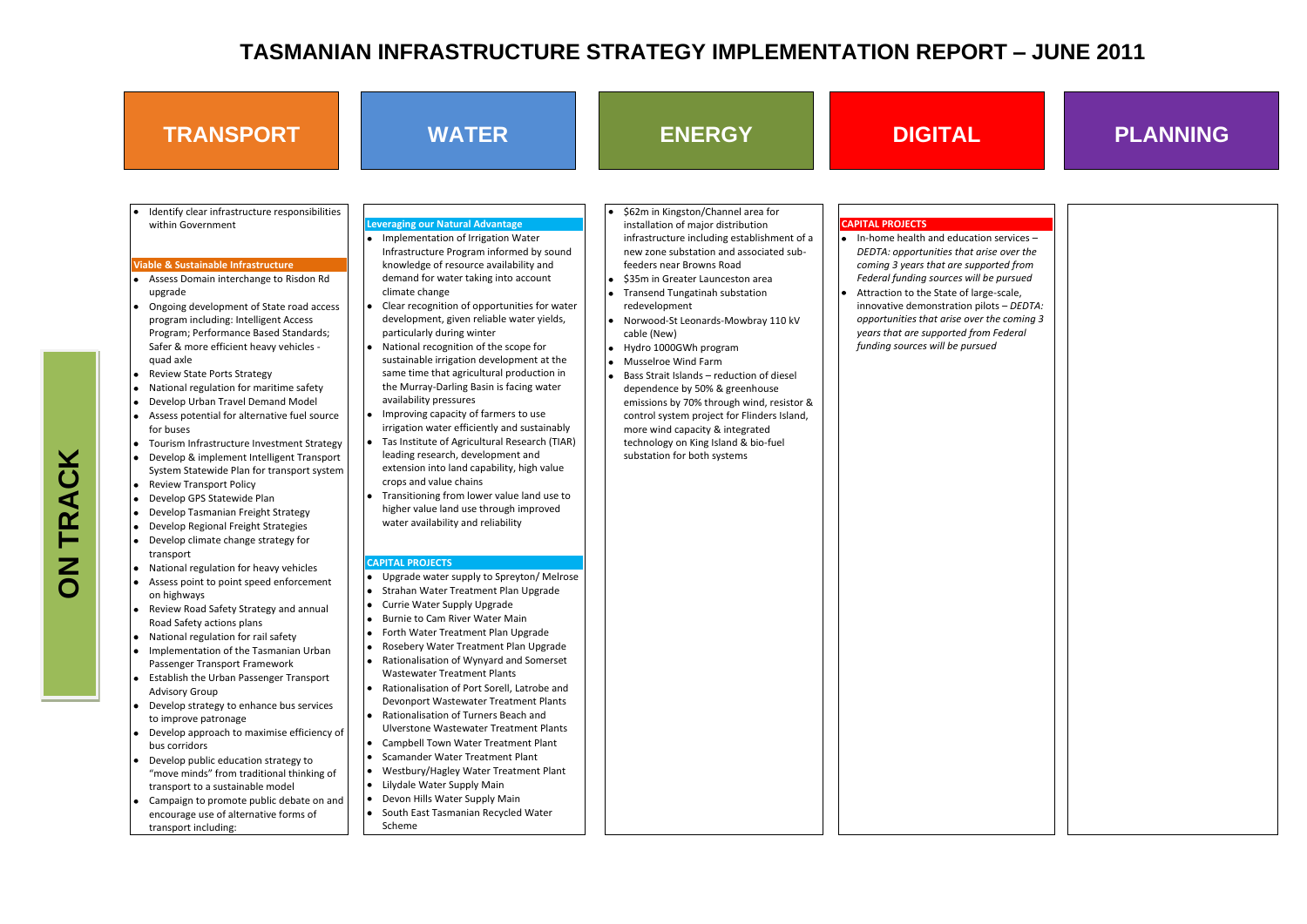



| Taroona Wastewater Treatment Plant<br><b>State Government Carpooling website</b><br>$\bullet$<br>Integration<br>• Travel Smart Program<br>Huon Valley Regional Water Scheme<br>Intro of workplace travel plans<br>$\bullet$<br>Marketing campaign for travel by public<br>Berriedale Water Main Duplication<br>$\bullet$<br>Margate Water Main Duplication<br>transport<br>Progress implementation of key passenger<br>Lenah Valley Water Supply Augmentation<br>٠<br>transport initiatives, including high-<br>Statewide Water Meter Roll-out and<br>frequency bus corridors, transit-oriented<br>Replacement Project - majority of works in<br>development, park and ride and local<br>the Southern region of State<br>walking and cycling initiatives<br>Kingborough Wastewater Treatment<br>• Investigate urban transit corridors in<br><b>Regionalisation Program</b><br>Hobart, incorporating high frequency bus<br>Lauderdale Sewerage Scheme<br>services, on-road priority and upgraded<br>North Caroline Street Sewage Pump Station<br>supporting infrastructure<br><b>Grassy Water Treatment Plant Compliance</b><br>Assess bus priority measures<br>$\bullet$<br>Upgrade<br>Investigate redevelopment of bus<br>Wastewater Treatment Plant Compliance<br>interchanges<br>Upgrades for Deloraine, Sheffield, Stanley,<br>• Assess introduction of real time passenger<br>Ridgley, Strahan, Queenstown, Ti Tree<br>information<br>Bend, Hoblers Bridge, Ranelagh, Geeveston,<br><b>TRACK</b><br>• Investigate public transport priority<br>Orford, Swansea, Bicheno, Dover, Gretna,<br>measures on priority corridors<br>Maydena, Wynyard, Pelican Point and<br>• Implement a consistent concessions policy<br>Tullah<br>for urban and non-urban public transport<br>Queechy Sewer and Pump Station Upgrade<br>Risk assessment of school bus routes<br>Reservoir Roofing Program<br>$\bullet$<br>• Investigate opportunities to better<br>Irrigation Schemes - Sassafras/Wesley Vale,<br>coordinate the funding and delivery of<br>Meadstone Dam, Winnaleah, North East -<br>services in the public and community<br>Upper Ringarooma, Midlands, South East,<br>transport sectors<br>Forth-Kindred North Motton, Headquarters<br>Redevelopment of bus interchanges<br>Road Dam, Dial Blythe, Lower South Esk,<br>Swan River<br>Assess Cycleways<br>$\bullet$<br>High frequency bus services - initial focus<br>Small Town Boil Water Alert Removal<br>$\bullet$<br>Program: Ouse, Wayatinah, Gretna,<br>Claremont to Sandy Bay and South Hobart<br>Hamilton, Colebrook, Judbury and Mountain<br>to Howrah<br>River<br>• Assess revitalisation of Hobart Port as<br>world gateway to Antarctica and Southern<br>Ocean<br><b>Efficient Infrastructure Delivery</b><br>• Participate in the development of national<br>initiatives including: commercial provision<br>of infrastructure; & cost reflective pricing<br>• Assessment of contemporary business<br>models for road infrastructure delivery to a |  |
|-------------------------------------------------------------------------------------------------------------------------------------------------------------------------------------------------------------------------------------------------------------------------------------------------------------------------------------------------------------------------------------------------------------------------------------------------------------------------------------------------------------------------------------------------------------------------------------------------------------------------------------------------------------------------------------------------------------------------------------------------------------------------------------------------------------------------------------------------------------------------------------------------------------------------------------------------------------------------------------------------------------------------------------------------------------------------------------------------------------------------------------------------------------------------------------------------------------------------------------------------------------------------------------------------------------------------------------------------------------------------------------------------------------------------------------------------------------------------------------------------------------------------------------------------------------------------------------------------------------------------------------------------------------------------------------------------------------------------------------------------------------------------------------------------------------------------------------------------------------------------------------------------------------------------------------------------------------------------------------------------------------------------------------------------------------------------------------------------------------------------------------------------------------------------------------------------------------------------------------------------------------------------------------------------------------------------------------------------------------------------------------------------------------------------------------------------------------------------------------------------------------------------------------------------------------------------------------------------------------------------------------------------------------------------------------------------------------------------------------------------------------------------------------------------------------------------------------------------------------------------------------------------------------------------------------------------------------------------------------------------------------------|--|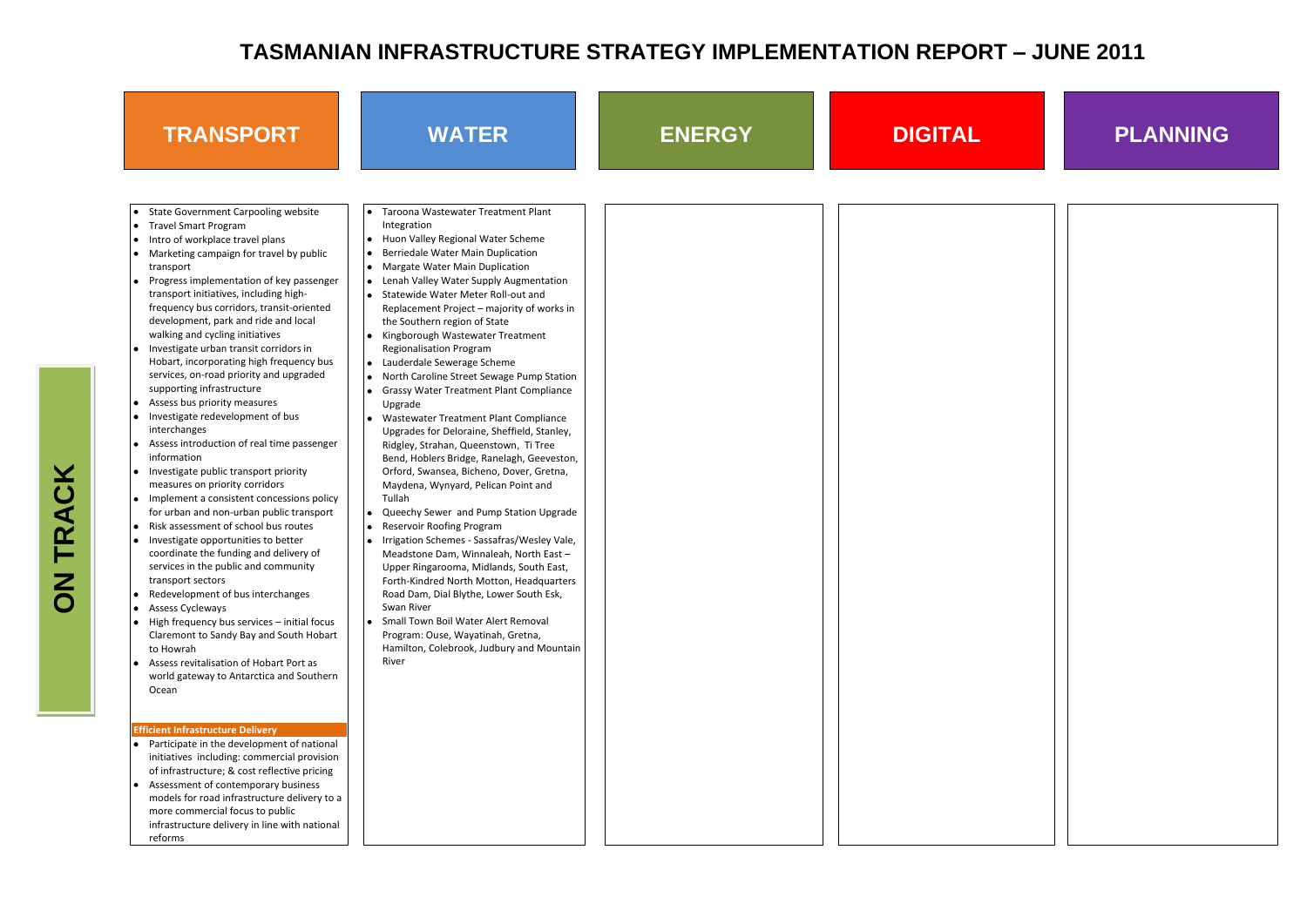



| <b>TRANSPORT</b>                                                                                                                                                                                                                                                                                                                                                                                                                                                                                                                                                                                                                                                                                                                                                                                                                                                                                                                                                                                                                                                                                                                                                                                                                                                                                                                                                                                                                                            | <b>WATER</b> | <b>ENERGY</b> | <b>DIGITAL</b> |
|-------------------------------------------------------------------------------------------------------------------------------------------------------------------------------------------------------------------------------------------------------------------------------------------------------------------------------------------------------------------------------------------------------------------------------------------------------------------------------------------------------------------------------------------------------------------------------------------------------------------------------------------------------------------------------------------------------------------------------------------------------------------------------------------------------------------------------------------------------------------------------------------------------------------------------------------------------------------------------------------------------------------------------------------------------------------------------------------------------------------------------------------------------------------------------------------------------------------------------------------------------------------------------------------------------------------------------------------------------------------------------------------------------------------------------------------------------------|--------------|---------------|----------------|
| <b>National Rail Productivity Reforms</b><br>• Develop principles/objectives of fair<br>network access & pricing framework<br>Passenger transport behavioural change<br>measures, including work and school-based<br>travel plans<br>Provision of strategic cycle and pedestrian<br>linkages and supporting infrastructure and<br>information<br>Assess Burnie Port upgrade to prime bulk<br>goods port with roll on-roll off capacity<br><b>Leveraging our Natural Advantage</b><br>• Demonstration of local level accessibility<br>through affordable housing initiatives<br>• Continued focus on opportunities to<br>improve accessibility at the local level<br><b>CAPITAL PROJECTS</b><br><b>Brighton Bypass</b><br><b>Bagdad Bypass planning</b><br>New Bridgewater Bridge planning<br>North East Freight road upgrades<br>Kingston Bypass<br><b>Upgrade Murchison Highway</b><br>Community Roads Project (refer to<br>progress chart)<br>Improvement to Mount Black road section<br>(refer to progress chart)<br><b>Brooker Highway congestion measures</b><br>(addressed in Brooker Highway Transport<br>Plan)<br>Capital rail upgrades, including Melba Line<br>upgrade<br>Provide high quality bus stops and waiting<br>areas<br>Tasman Highway to Hobart Airport -<br>$\bullet$<br>upgrade of intersections planning - will<br>commence in 2011/12<br>Bell Bay Port rail - Realignment of rail<br>\$9.5m **<br>Burnie Port rail access upgrade** |              |               |                |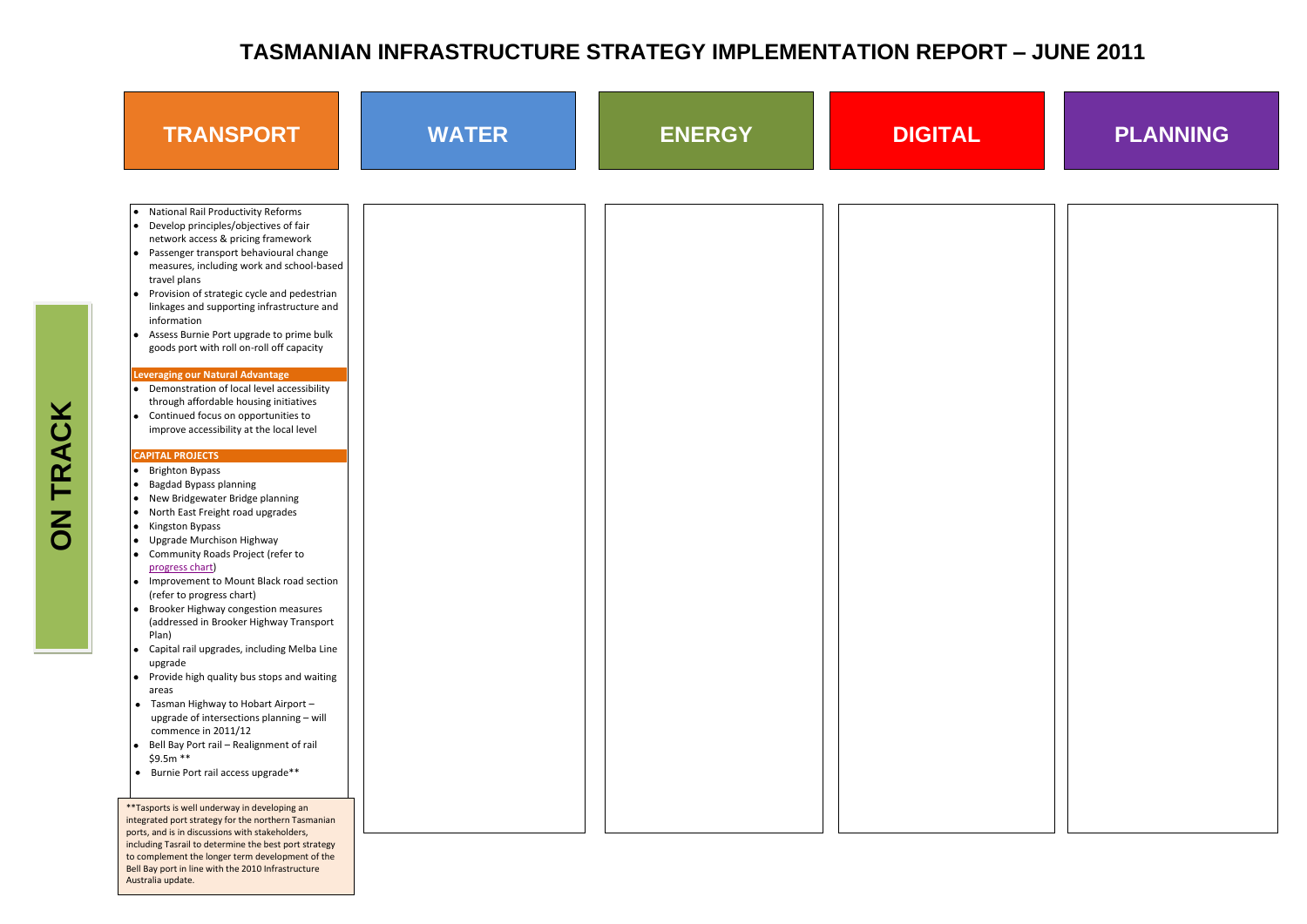

| <b>CAPITAL PROJECTS</b>                                                            |                                                                                                                                                                                                                                                                                                                                                                                        |
|------------------------------------------------------------------------------------|----------------------------------------------------------------------------------------------------------------------------------------------------------------------------------------------------------------------------------------------------------------------------------------------------------------------------------------------------------------------------------------|
| • Investigation into wind farm at Robbins<br>Island and Jims Plain on the NW coast | <b>Viable &amp; Sustainable Infrastructure</b><br>• Trial smart grid technology in sele<br>towns<br>Use telehealth videoconferencing<br>$\bullet$<br>other technology to increase the<br>availability of health services in re<br>and rural communities<br>Leveraging our Natural Advantage<br>• Establish digital technology<br>demonstration sites as part of<br>community education |
|                                                                                    |                                                                                                                                                                                                                                                                                                                                                                                        |